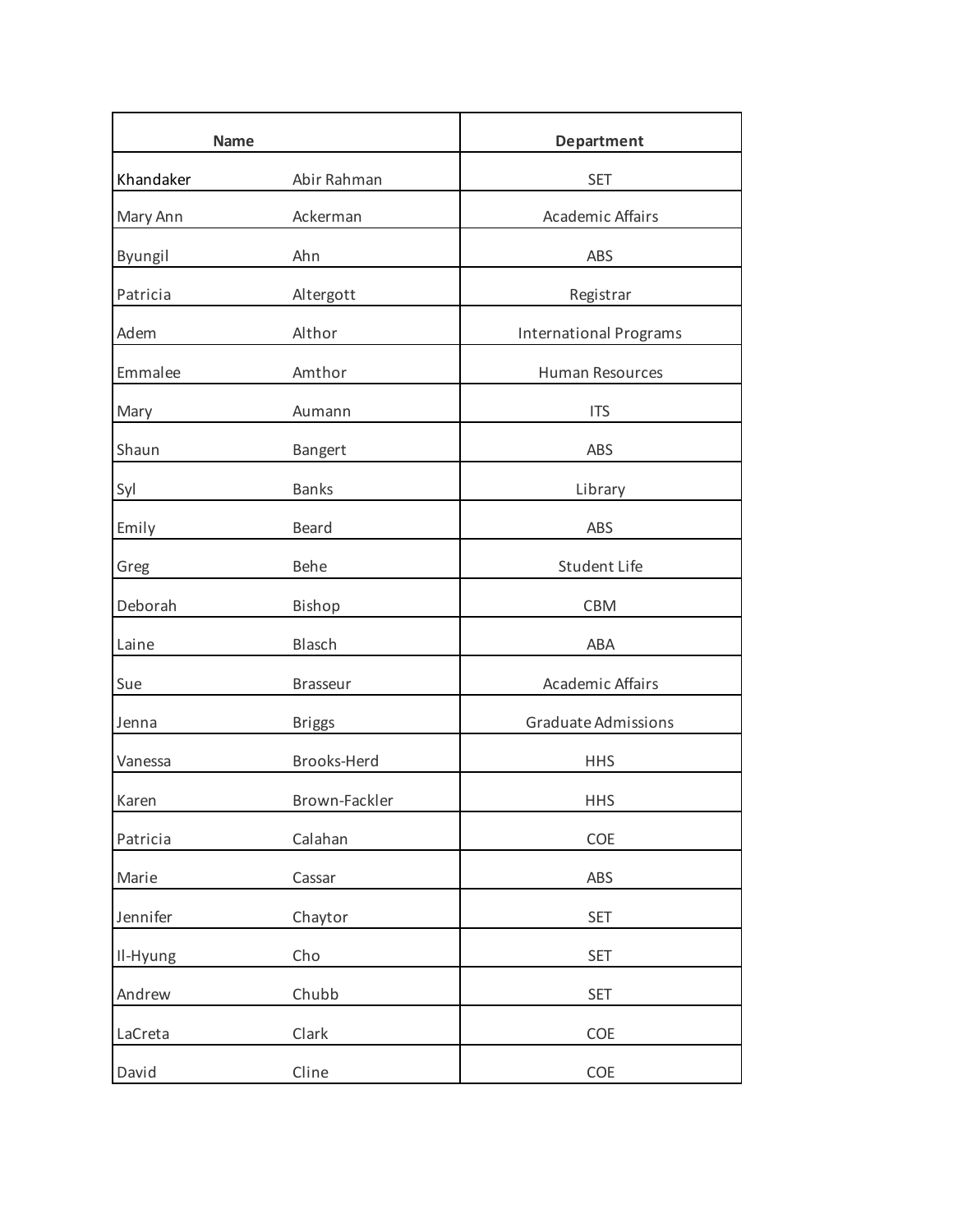| George   | Copeland          | <b>School University Partnerships</b> |
|----------|-------------------|---------------------------------------|
| Tony     | Crachiola         | <b>SET</b>                            |
| Ellen    | Crane             | General Counsel                       |
| Susan    | Crane             | ABA                                   |
| Tammy    | DeRuyter          | ABS                                   |
| Anita    | Dey               | Library                               |
| Monika   | Dix               | ABS                                   |
| Anthony  | Dizon             | Controller                            |
| Cliff    | Dorne             | Registrar                             |
| Ranjana  | Dutta             | ABS                                   |
| James    | Dwyer             | Alumni Relations                      |
| Larry    | Emmons            | <b>ITS</b>                            |
| Jill     | Ewend             | <b>HHS</b>                            |
| Rachel   | Florence-Spaetzel | Academic Advising                     |
| John     | Flores            | Academic Advising                     |
| Andrea   | Frederick         | <b>HHS</b>                            |
| Joan     | Garant            | COE                                   |
| Eric     | Gardner           | ABS                                   |
| Daniel   | Gates             | ABS                                   |
| Mark     | Giesler           | Social Work                           |
| Jonathon | Gould             | COE                                   |
| Michele  | Gunkelman         | Residential Life                      |
| Brandon  | Haskett           | ABS                                   |
| Rosina   | Hassoun           | ABS                                   |
| Michael  | Heron             | <b>HHS</b>                            |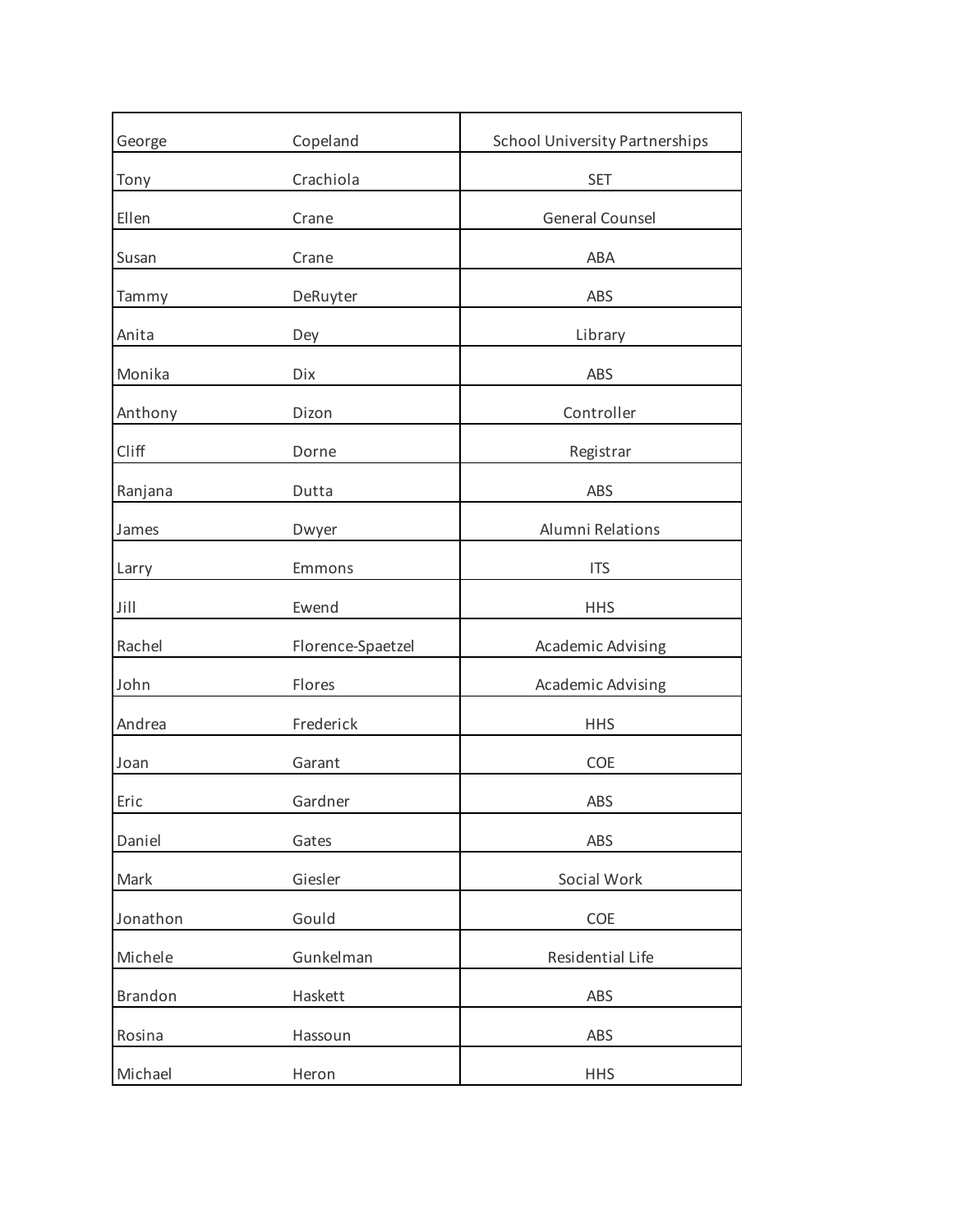| Olivier       | Heubo-Kwenga | <b>SET</b>                            |
|---------------|--------------|---------------------------------------|
| Susan         | Hillman      | <b>COE</b>                            |
| Dawn          | Hinton       | ABS                                   |
| Amy           | Hlavacek     | <b>SET</b>                            |
| <b>Brenda</b> | Holman       | <b>Institutional Research</b>         |
| Deb           | Huntley      | <b>Academic Affairs</b>               |
| Tim           | Inman        | <b>University Communications</b>      |
| Mazen         | Jaber        | <b>CBM</b>                            |
| Norma         | Jimenez      | <b>HHS</b>                            |
| Kimberly      | Johnson      | ABS                                   |
| Ken           | Jolly        | ABS                                   |
| Eddie         | Jones        | Student Life                          |
| <b>Beth</b>   | Jorgensen    | ABS                                   |
| Joel          | Kiss         | Campus Facilities                     |
| Jeremy        | Knous        | <b>HHS</b>                            |
| Mary          | Kowaleski    | President                             |
| Scott         | Kowalewski   | Library                               |
| Robert        | Lane         | ABS                                   |
| John          | LaPrad       | <b>ITS</b>                            |
| Robert        | Lemuel       | <b>Financial Aid</b>                  |
| Ava           | Lewis        | <b>HHS</b>                            |
| David         | Lewis        | <b>School University Partnerships</b> |
| Shelly        | Losee        | Academic Advising                     |
| Jim           | Maher        | <b>ITS</b>                            |
| Nameeta       | Mathur       | ABS                                   |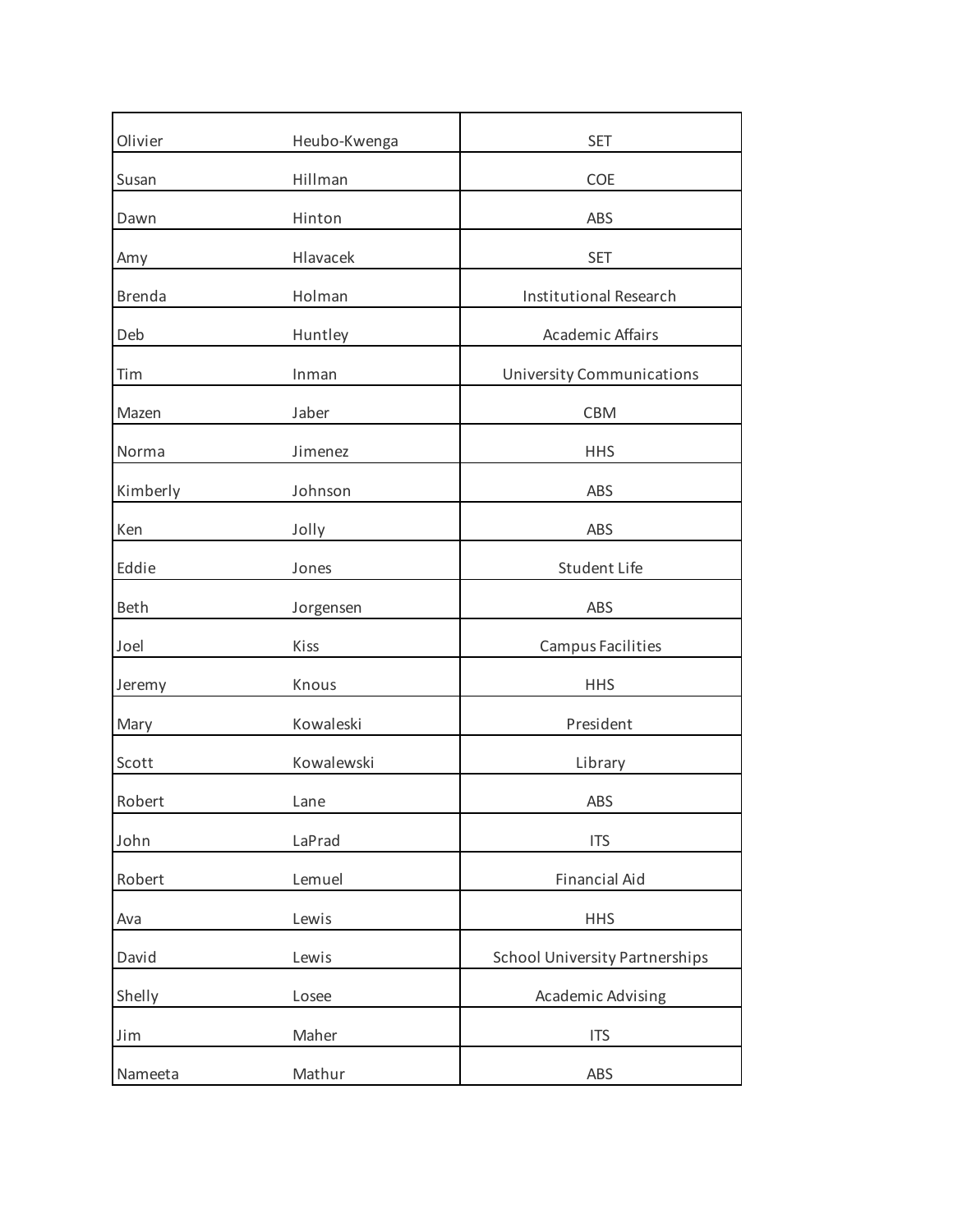| Scott        | Mellendorf                   | Library                               |
|--------------|------------------------------|---------------------------------------|
| Lucy         | Mercier                      | <b>HHS</b>                            |
| Matthew      | Mitchell                     | ABS                                   |
| James        | Muladore                     | <b>Business Affairs</b>               |
| Rajani       | Muraleedharan<br>Sreekumarid | <b>SET</b>                            |
| Jennifer     | Neitzel                      | <b>HR</b>                             |
| David        | Nichols                      | ABS                                   |
| Marc         | Nicol                        | ABS                                   |
| Josh         | Ode                          | Academic Affairs                      |
| Jamie        | Ouye                         | Residential Life                      |
| Jason        | Pagano                       | <b>SET</b>                            |
| Jennifer     | Pahl                         | Admissions                            |
| Z. Patrick   | Pan                          | <b>SET</b>                            |
| LaToya       | Peoples                      | <b>Career Services</b>                |
| Marc         | Peretz                       | ABS                                   |
| David        | Peruski                      | <b>HHS</b>                            |
| <b>Betsy</b> | Pierce                       | CCB                                   |
| Ronald       | Portwine                     | ABA                                   |
| Cheryl       | Purigroski                   | <b>International Programs</b>         |
| Marie        | Rabideau                     | <b>Student Life</b>                   |
| Evelyn       | Ravuri                       | ABS                                   |
| Sharon       | Reff                         | Library                               |
| Angela       | Reinert                      | Graduate and International Admissions |
| Cherie       | Reynolds                     | Scholarships & Financial Aid          |
| Elizabeth    | Rich                         | ABS                                   |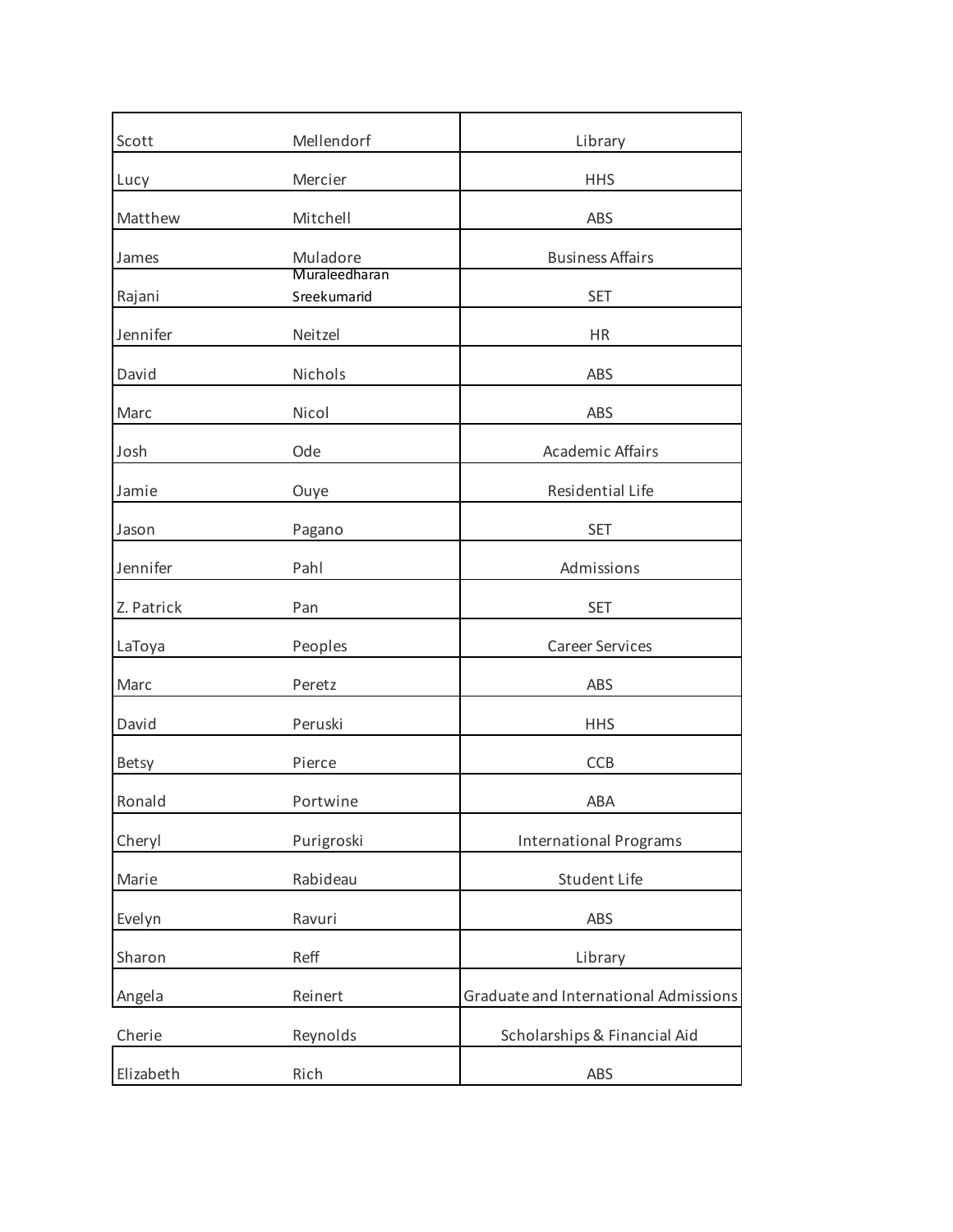| Timothy      | Rowlands    | ABS                              |
|--------------|-------------|----------------------------------|
| Cody         | Roy         | <b>University Police</b>         |
| Judy         | Ruland      | <b>HHS</b>                       |
| Jason        | Schoenmeyer | Student Life                     |
| Kevin        | Schultz     | Athletics                        |
| Monika       | Sciba       | <b>HHS</b>                       |
| Kathryn      | Scott       | International & Advance Studies  |
| Cara         | Shaw        | Controller                       |
| Pat          | Shelley     | <b>International Programs</b>    |
| Maria        | Shih        | <b>SET</b>                       |
| Ross         | Singer      | Communication                    |
| Marilyn      | Skrocki     | <b>HHS</b>                       |
| Deborah      | Smith       | <b>COE</b>                       |
| Bill         | <b>Stec</b> | Career Service                   |
| Casey        | Stevens     | <b>CCB</b>                       |
| Dan          | Strasz      | Registrar                        |
| Alexandra    | Sturtridge  | Residential Life                 |
| Jason        | Swackhamer  | <b>University Communications</b> |
| Cal          | Talley      | Academic Affairs                 |
| James        | Tarr        | COE                              |
| <b>Brian</b> | Thomas      | Academic Affairs                 |
| Mamie        | Thorns      | <b>Diversity Programs</b>        |
| Diana        | Trebing     | ABS                              |
| Gloria       | Turner      | Library                          |
| Vetta        | Vratulis    | COE                              |